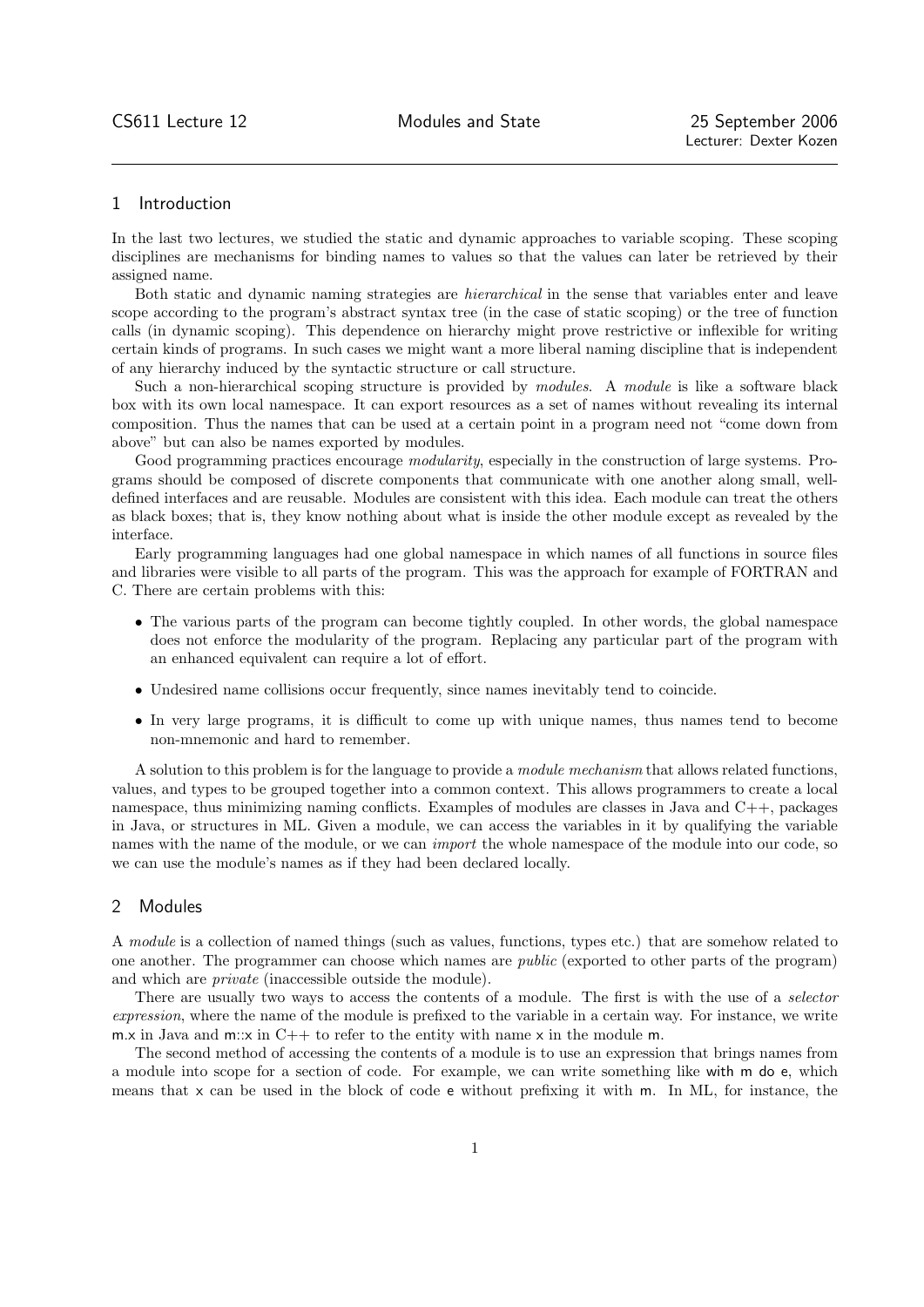command "Open List" brings names from the module List into scope. In  $C++$  we write "using namespace module name;" and in Java we write "import module name;" for the similar purposes.

Another issue is whether to have modules as *first class* or *second class* objects. First class objects are entities that can be passed to a function as an argument, bound to a variable or returned from a function. In ML, modules are not first class objects, whereas in Java, modules can be treated as first class objects using the reflection mechanism. While first-class treatment of modules increases the flexibility of a language, it usually requires some extra overhead at run-time.

### 3 Module Syntax and Translation to uML

We now extend uML, our simple ML-like language, to support modules. We call the new language uML+M to denote that it supports modules. There must be some values that we can use as names with an equality test. The syntax of the new language is:

| e | $\cdots =$ |                                                             |                       |
|---|------------|-------------------------------------------------------------|-----------------------|
|   |            | module $(x_1 = e_1, \ldots, x_n = e_n)$ (module definition) |                       |
|   |            | $e_m.e$                                                     | (selector expression) |
|   |            | with $e_m$ $e_a$                                            | (bringing into scope) |
|   |            | $lookup - error$                                            | (error)               |

We now want to define a translation from  $uML+M$  to  $uML<sup>1</sup>$  To do this, we notice that a module is really just an environment, since it is a mapping from names to values. Here is a translation of the module definition:

```
\llbracket \text{module } (x_1 = e_1, x_2 = e_2, \ldots, x_n = e_n) \rrbracket \rho \triangleq\lambda x. if x = x_1 then \llbracket e_1 \rrbracket \rho else
                  if x = x_2 then \overline{[e_2]} \rho else
                    . . .
                  if x = x_n then [\![e_n]\!] \rho else
                  lookup-error
```
The above is one possible translation. Note that  $\rho$  is passed as the environment to the translation of  $e_1, \ldots, e_n$ . This has an important consequence: variables defined within the module are not visible within the initialization expression of other variables in the module. For instance, in the above translation, we cannot refer to any of the  $x_i$ 's within any of the  $e_i$ 's. Nor does it seem possible to use the resulting environment within itself for the purpose of accessing the module variables, since this leads to circularity problems.

However, we could translate module using techniques from the translation of letrec. The environment that results after the translation should be the same that is used within the module. This can be found by taking the fixpoint of the function

> $\lambda \rho'$ .  $\lambda x$ . if  $x = x_1$  then  $\llbracket e_1 \rrbracket \; \rho'$  else if  $x = x_2$  then  $[\![ e_2 ]\!]$   $\rho'$  else . . . if  $x = x_n$  then  $[\![e_n]\!]$   $\rho'$  else lookup-error

 $1$ Actually our translation is to the target language uML+S+lookup-error, a simple extension to uML that contains equality operators for strings and an extra token called lookup-error, which is returned when a variable name is not found in a module.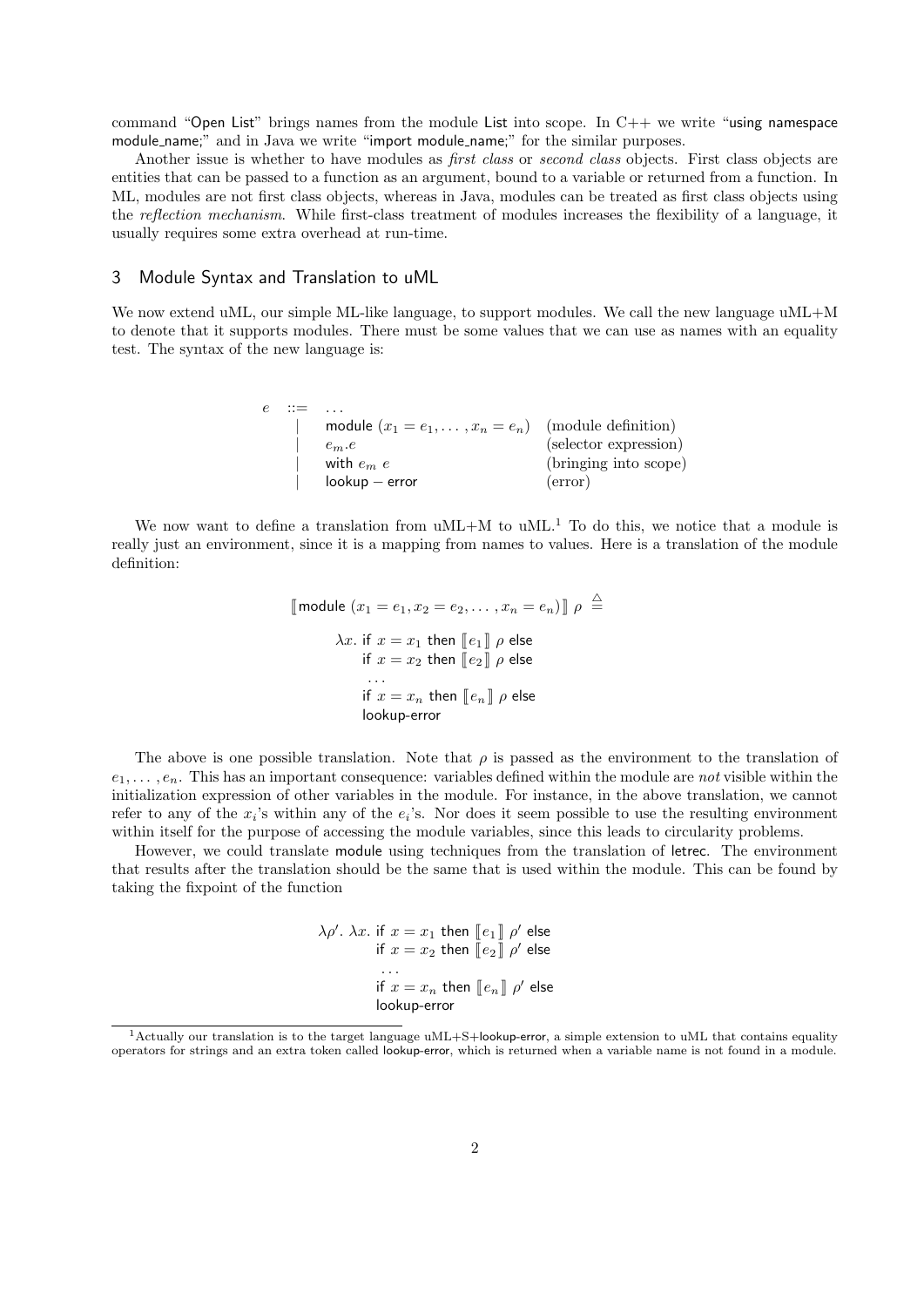This works fine if the  $e_i$ 's are functions. However, it is not clear how to handle variables whose initialization expressions reference one another. For instance, consider

module 
$$
(x_1 = x_2, x_2 = x_1)
$$

Java and C++ avoid this problem by allowing functions within a class to call any other function within the class, but initialization expressions of variables are only allowed to refer to variables declared earlier in the class. For our purposes, we stay with the translation above.

The remainder of the translation is as follows:

$$
\begin{array}{rcl}\n\llbracket e_m.e \rrbracket & \rho & \stackrel{\triangle}{=} & (\llbracket e_m \rrbracket & \rho) & (\llbracket e \rrbracket & \rho) \\
\llbracket \text{with } e_m e \rrbracket & \rho & \stackrel{\triangle}{=} & \llbracket e \rrbracket & (\text{MERGE } \rho & (\llbracket e_m \rrbracket & \rho)) \\
\text{MERGE } \rho & \stackrel{\triangle}{=} & \lambda x. \text{ let } y = \rho' \ x \text{ in if } y = \text{lookup-error then } \rho \ x \text{ else } y\n\end{array}
$$

In the translation of  $[e_m,e]$ , presumably  $[e] \rho$  would evaluate to a name.

Note that these translations are really functions of environments. That is, the translation above for  $[e_m.e]$  can be written:

$$
\llbracket e_m.e \rrbracket = \lambda \rho. (\llbracket e_m \rrbracket \rho) (\llbracket e \rrbracket \rho).
$$

### 4 State

Program state refers to the ability to change the values of program variables over time. The  $\lambda$ -calculus and the uML language do not have state in the sense that once a variable is bound to a value, it is impossible to change that value as long as the variable is in scope. Although state is not a necessary feature of a programming language—for example, the  $\lambda$ -calculus is Turing complete but does not have a notion of state—it is a common feature of most languages, and most programmers are accustomed to it.

#### 4.1 Reference Cells

We extend uML to include the ability to change the values of variables, and we call the new language uML!. We use a construct called a *reference cell* (aka *mutable variable*, aka *pointer variable*) that allows the variable to be rebound to different values over time. The syntax of uML! is as follows:

> $e$  ::= ... | ref  $e$  (create a reference cell with initial value  $e$ ) | !e (evaluation or dereference)  $\vert$   $e_1 := e_2$  (assignment or mutation) | unit (no value)

Informally, the meaning of these new expressions is as follows. Evaluating the expression ref e creates a new reference cell having the initial value e. The expression !e evaluates to the current value of the reference cell e. The assignment  $e_1 := e_2$  assigns the value of  $e_2$  to the reference cell  $e_1$ , and in our semantics returns the value unit.

Other design choices could have been made. For example, the assignment operator could have returned the value of  $e_2$  so that expressions like  $e_0 := (e_1 := e_2)$  would make sense and could be used to assign the same value to multiple variables.

In this treatment, reference cells are first-class objects. This is more powerful than simple mutable variables as in C. It is also more dangerous, because it introduces aliasing, as the following example demonstrates: